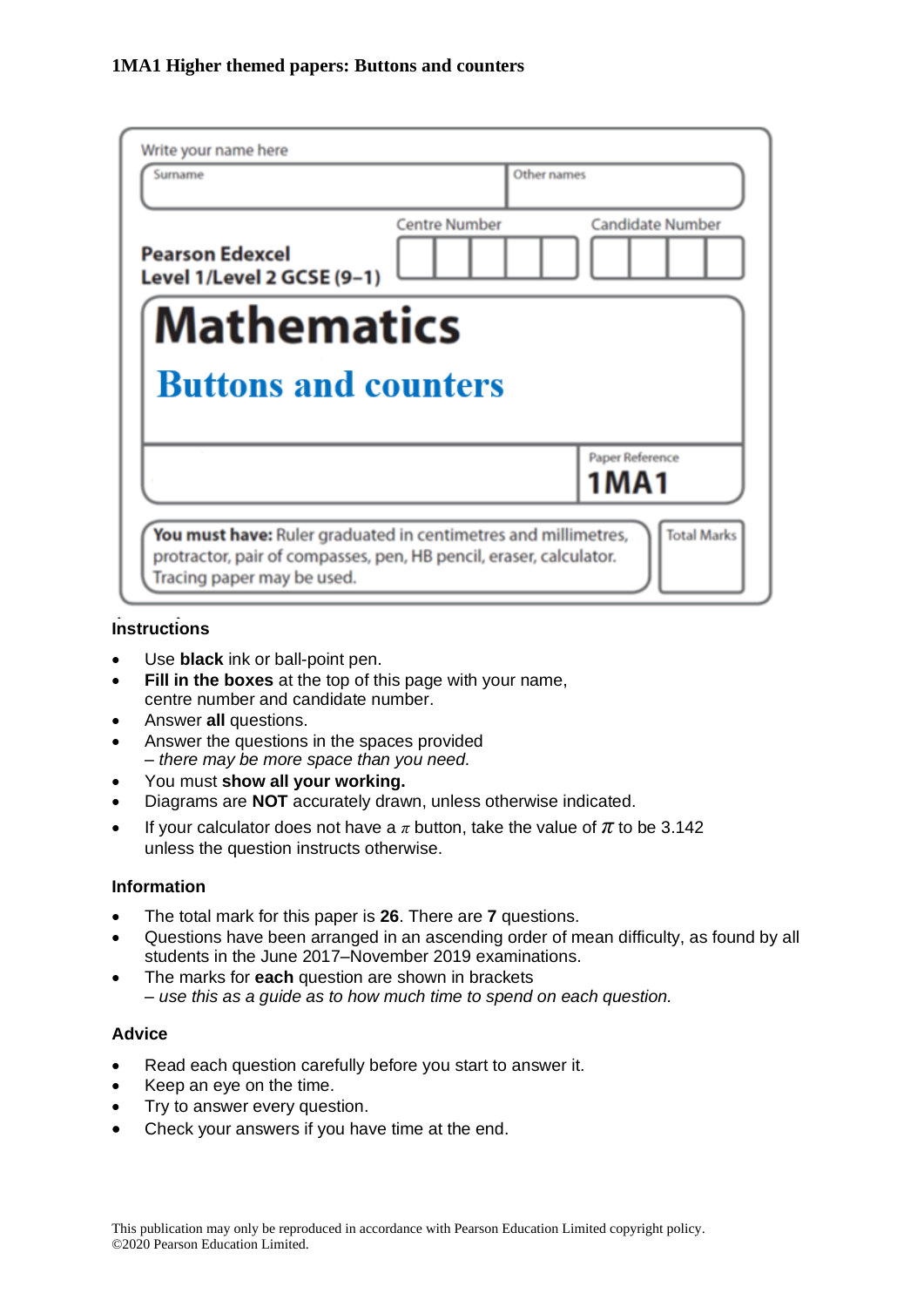

**1** There are 9 counters in a bag.

7 of the counters are green. 2 of the counters are blue.

Ria takes at random two counters from the bag.

Work out the probability that Ria takes one counter of each colour. You must show your working.

.......................................................

**(Total for Question 1 is 4 marks)**

**\_\_\_\_\_\_\_\_\_\_\_\_\_\_\_\_\_\_\_\_\_\_\_\_\_\_\_\_\_\_\_\_\_\_\_\_\_\_\_\_\_\_\_\_\_\_\_\_\_\_\_\_\_\_\_\_\_\_\_\_\_\_\_\_\_\_\_\_\_\_\_\_\_\_\_**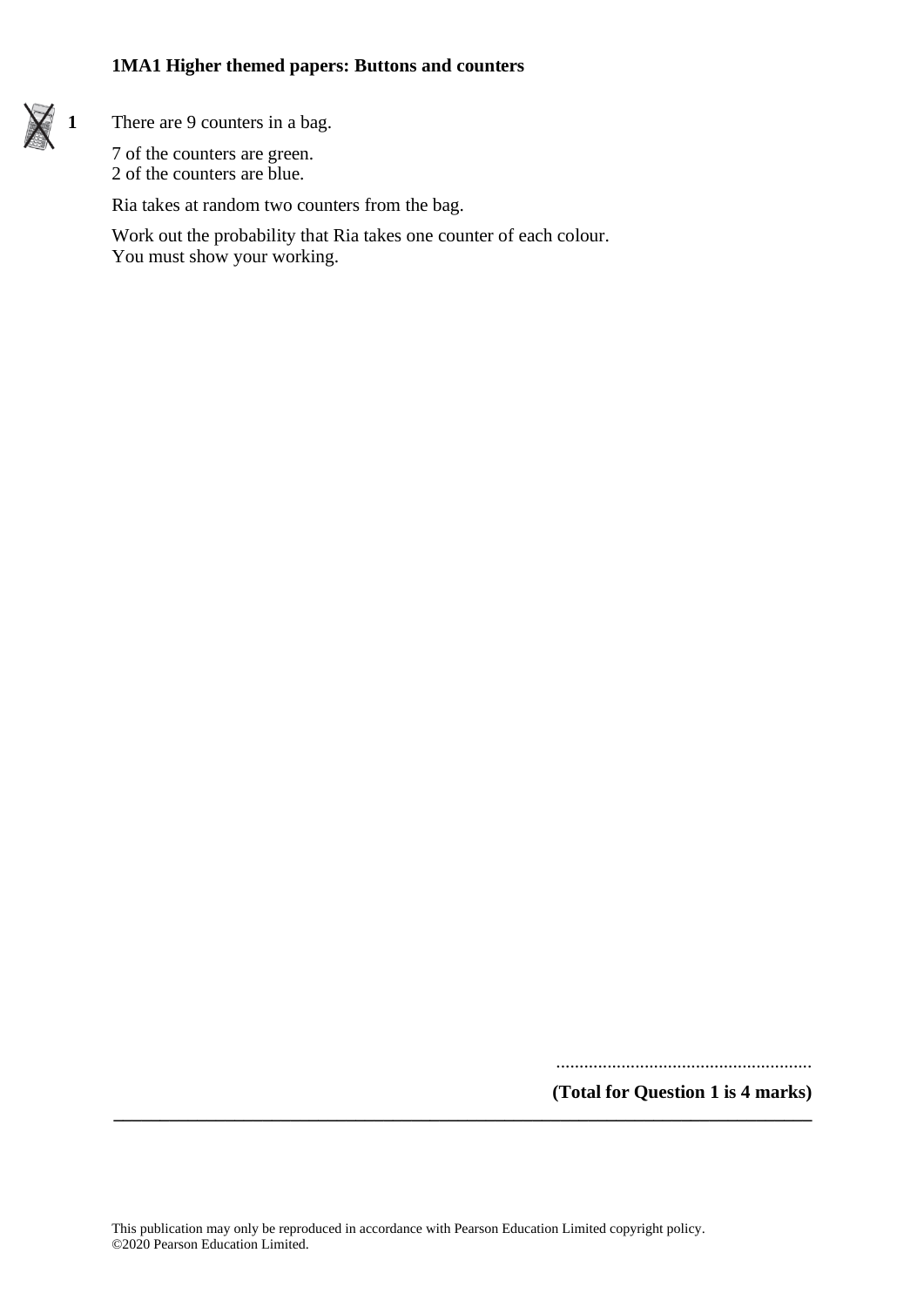**2** There are only red counters, blue counters and purple counters in a bag. The ratio of the number of red counters to the number of blue counters is 3 : 17

**\_\_\_\_\_\_\_\_\_\_\_\_\_\_\_\_\_\_\_\_\_\_\_\_\_\_\_\_\_\_\_\_\_\_\_\_\_\_\_\_\_\_\_\_\_\_\_\_\_\_\_\_\_\_\_\_\_\_\_\_\_\_\_\_\_\_\_\_\_\_\_\_\_\_\_**

Sam takes at random a counter from the bag. The probability that the counter is purple is  $0.2$ 

Work out the probability that Sam takes a red counter.

.......................................................

(**Total for Question 2 is 3 marks**)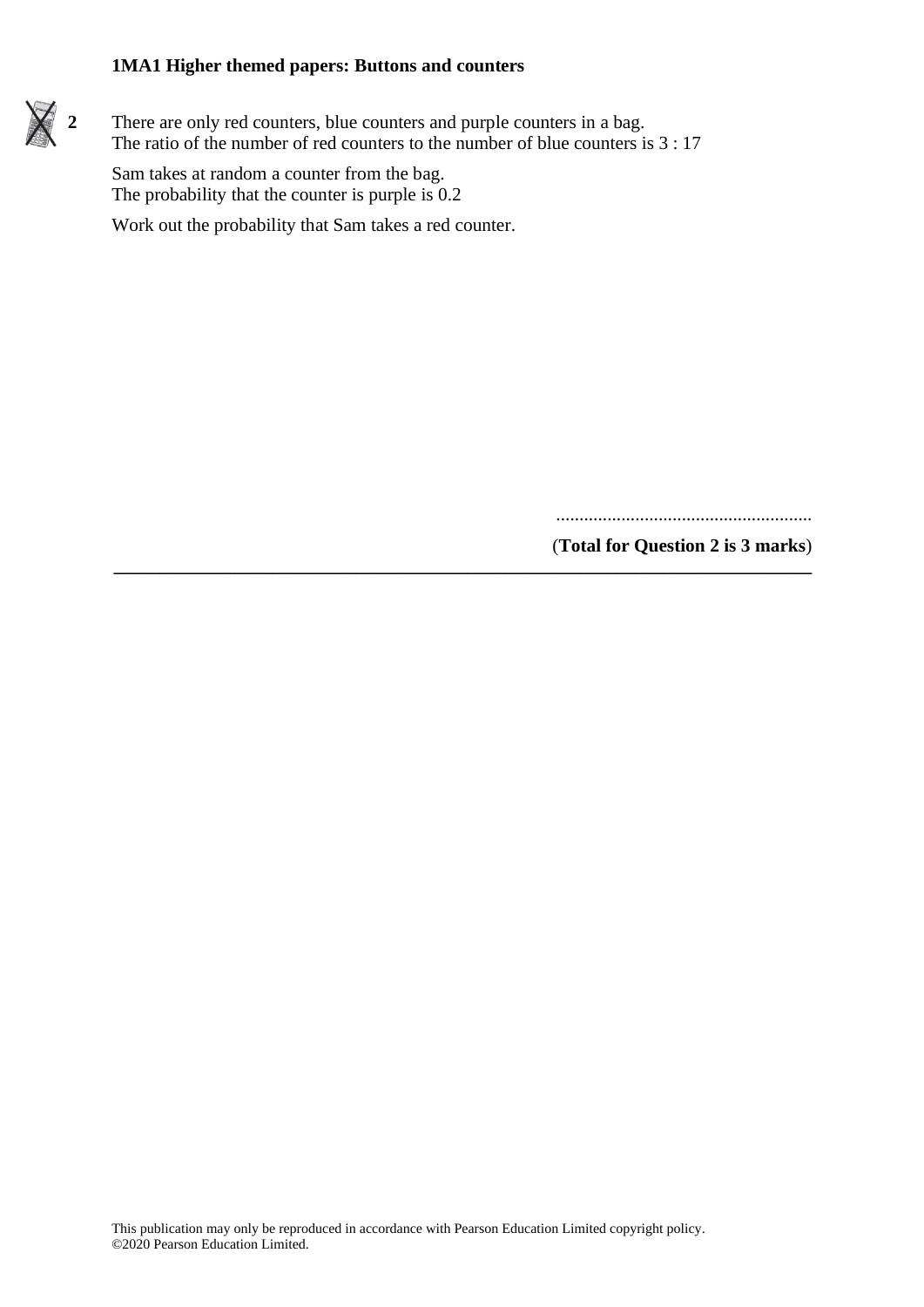# **3** There are some counters in a bag.

The counters are red or white or blue or yellow.

Bob is going to take at random a counter from the bag.

The table shows each of the probabilities that the counter will be blue or will be yellow.

| <b>Colour</b>      | red | white | blue | yellow |
|--------------------|-----|-------|------|--------|
| <b>Probability</b> |     |       | 0.45 | 0.25   |

There are 18 blue counters in the bag.

The probability that the counter Bob takes will be red is twice the probability that the counter will be white.

(*a*) Work out the number of red counters in the bag.

|                                                                                                                          | (4) |
|--------------------------------------------------------------------------------------------------------------------------|-----|
| A marble is going to be taken at random from a box of marbles.<br>The probability that the marble will be silver is 0.5. |     |
| There must be an even number of marbles in the box.                                                                      |     |
| (b) Explain why.                                                                                                         |     |
|                                                                                                                          |     |
|                                                                                                                          |     |
|                                                                                                                          | (1) |
| (Total for Question 3 is 5 marks)                                                                                        |     |

**4** There are only red counters and blue counters in a bag.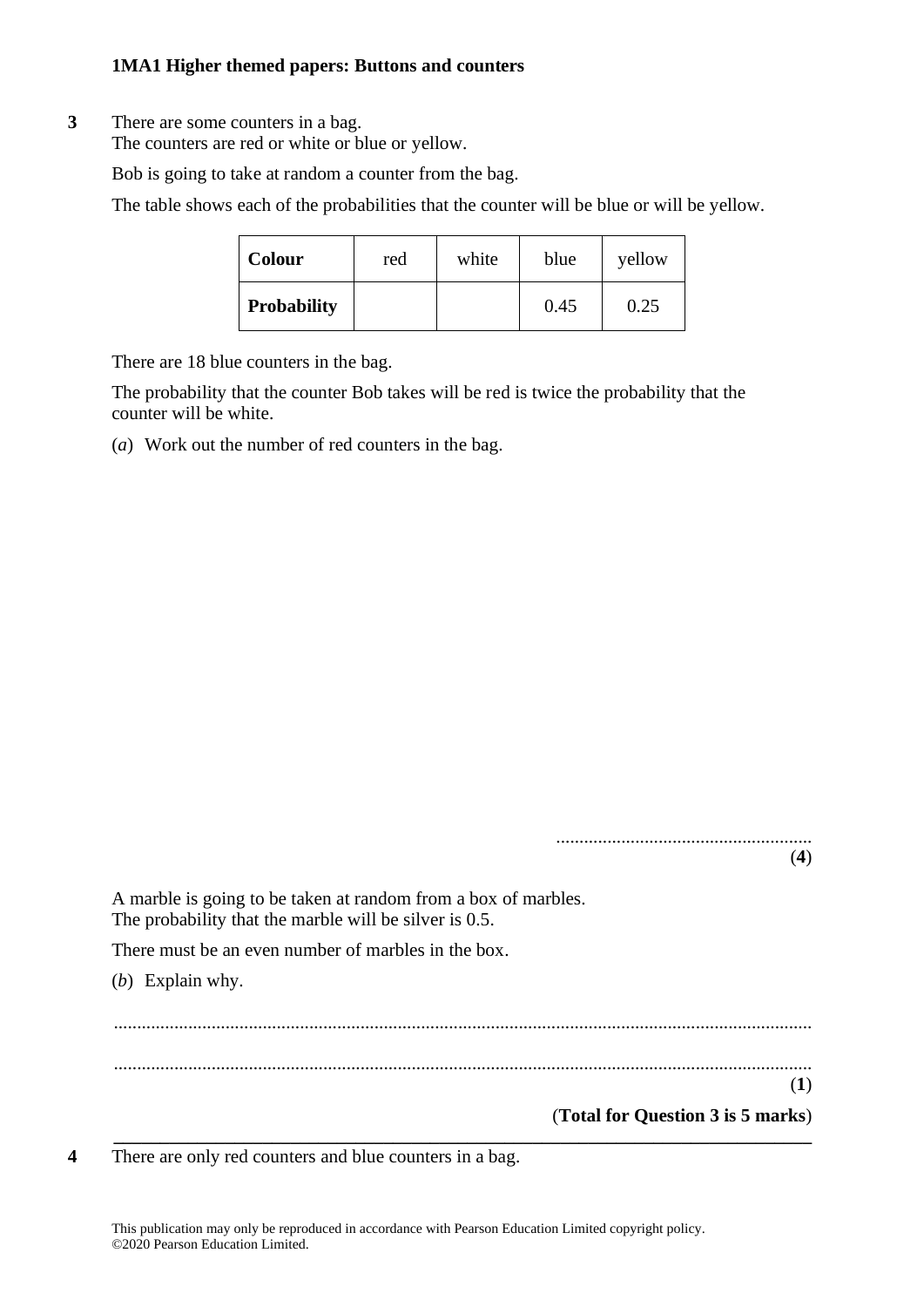Joe takes at random a counter from the bag. The probability that the counter is red is 0.65 Joe puts the counter back into the bag.

Mary takes at random a counter from the bag. She puts the counter back into the bag.

(*a*) What is the probability that Joe and Mary take counters of different colours?

.............................................................. **(2)**

There are 78 red counters in the bag.

(*b*) How many blue counters are there in the bag?

..............................................................

**(2) (Total for Question 4 is 4 marks)**

**\_\_\_\_\_\_\_\_\_\_\_\_\_\_\_\_\_\_\_\_\_\_\_\_\_\_\_\_\_\_\_\_\_\_\_\_\_\_\_\_\_\_\_\_\_\_\_\_\_\_\_\_\_\_\_\_\_\_\_\_\_\_\_\_\_\_\_\_\_\_\_\_\_\_\_**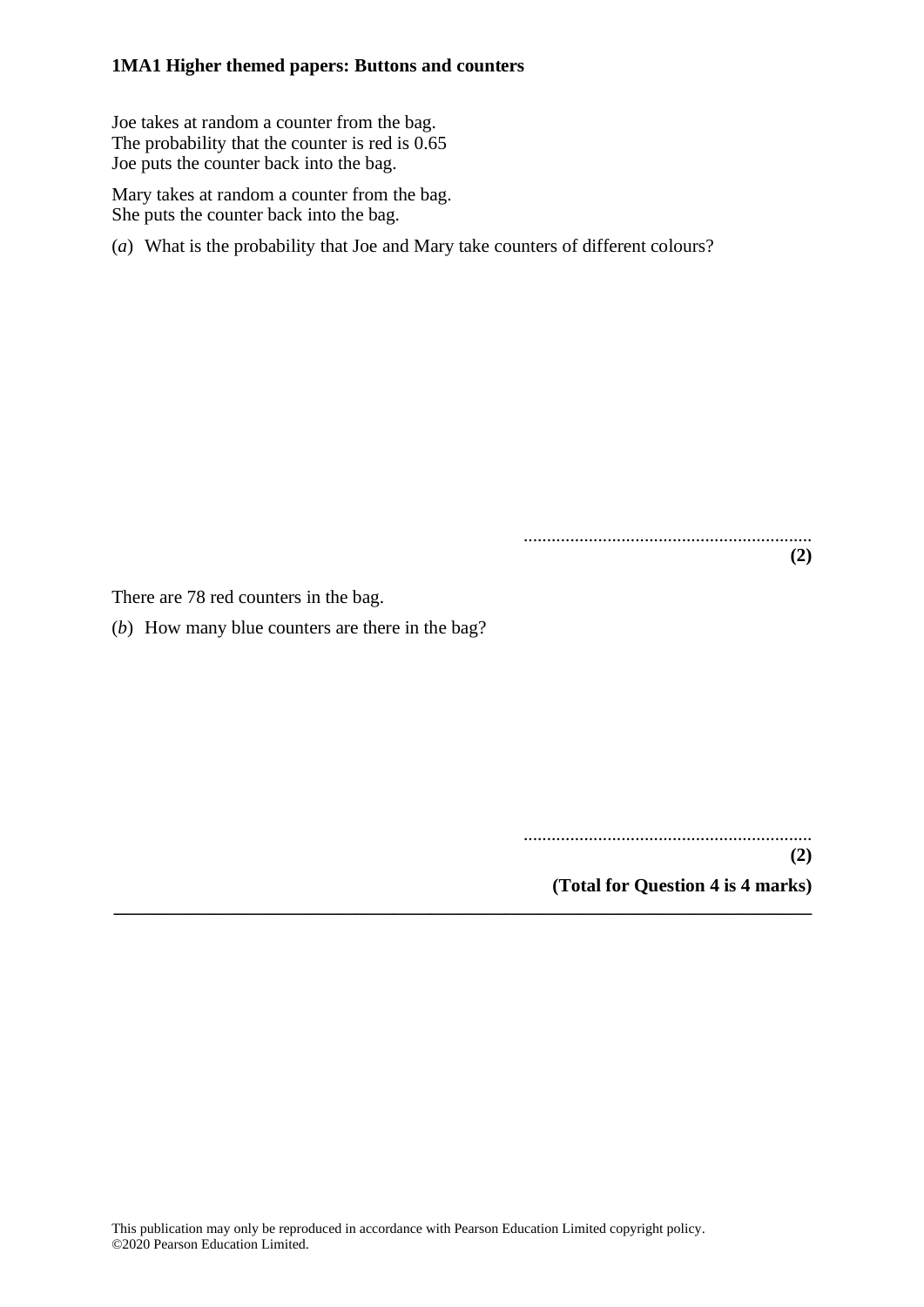

**5** There are *p* counters in a bag. 12 of the counters are yellow.

> Shafiq takes at random 30 counters from the bag. 5 of these 30 counters are yellow.

Work out an estimate for the value of *p*.

.......................................................

**(Total for Question 5 is 2 marks) \_\_\_\_\_\_\_\_\_\_\_\_\_\_\_\_\_\_\_\_\_\_\_\_\_\_\_\_\_\_\_\_\_\_\_\_\_\_\_\_\_\_\_\_\_\_\_\_\_\_\_\_\_\_\_\_\_\_\_\_\_\_\_\_\_\_\_\_\_\_\_\_\_\_\_**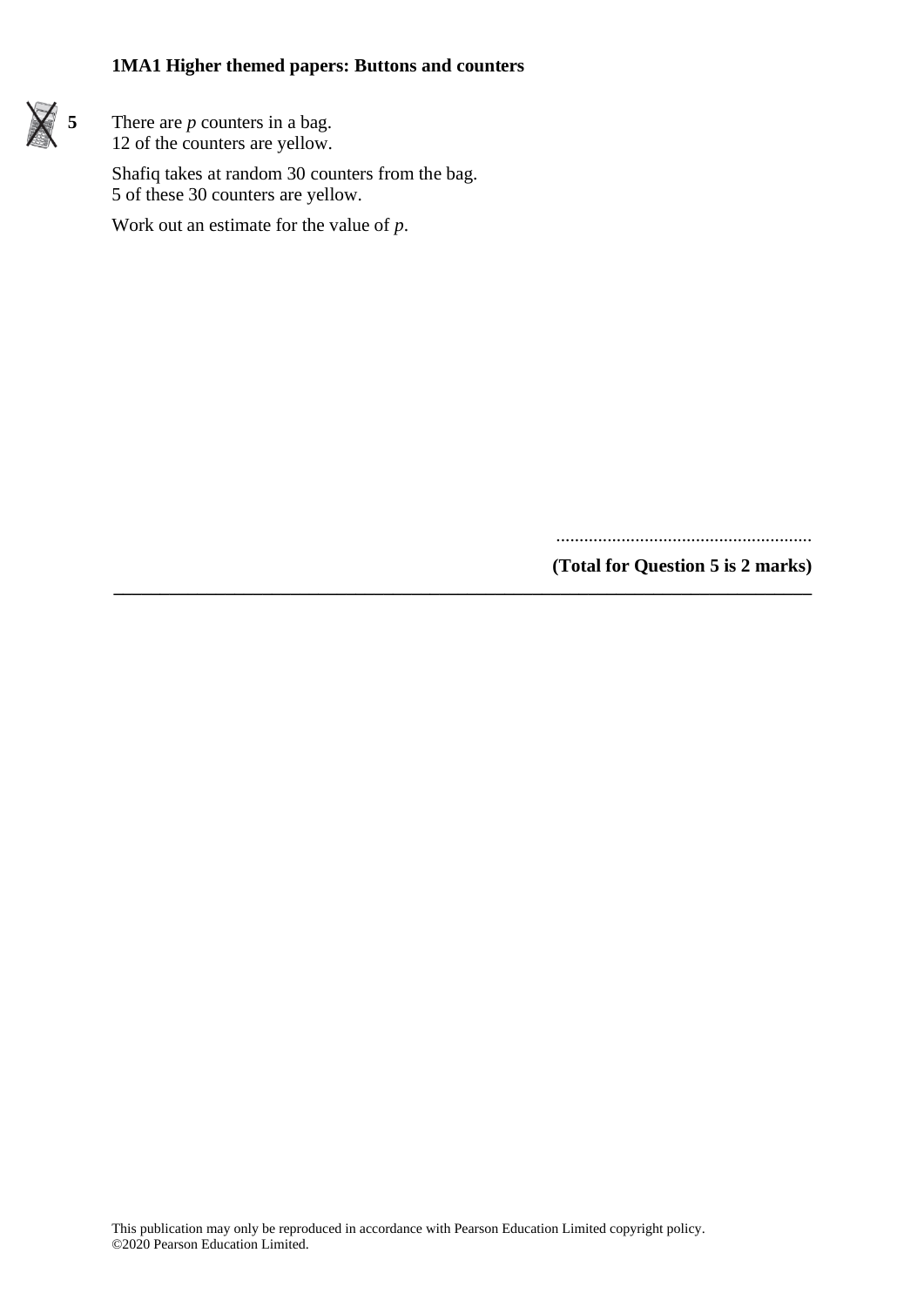**6** There are only blue counters, yellow counters, green counters and red counters in a bag. A counter is taken at random from the bag.

The table shows the probabilities of getting a blue counter or a yellow counter or a green counter.

| Colour             | blue | yellow | green | red |
|--------------------|------|--------|-------|-----|
| <b>Probability</b> | ∪.∠  | 0.35   | U.4   |     |

(*a*) Work out the probability of getting a red counter.

...................................................... **(1)**

(*b*) What is the least possible number of counters in the bag? You must give a reason for your answer.

...................................................................................................................................................... ...................................................................................................................................................... **(2) (Total for Question 6 is 3 marks) \_\_\_\_\_\_\_\_\_\_\_\_\_\_\_\_\_\_\_\_\_\_\_\_\_\_\_\_\_\_\_\_\_\_\_\_\_\_\_\_\_\_\_\_\_\_\_\_\_\_\_\_\_\_\_\_\_\_\_\_\_\_\_\_\_\_\_\_\_\_\_\_\_\_\_**